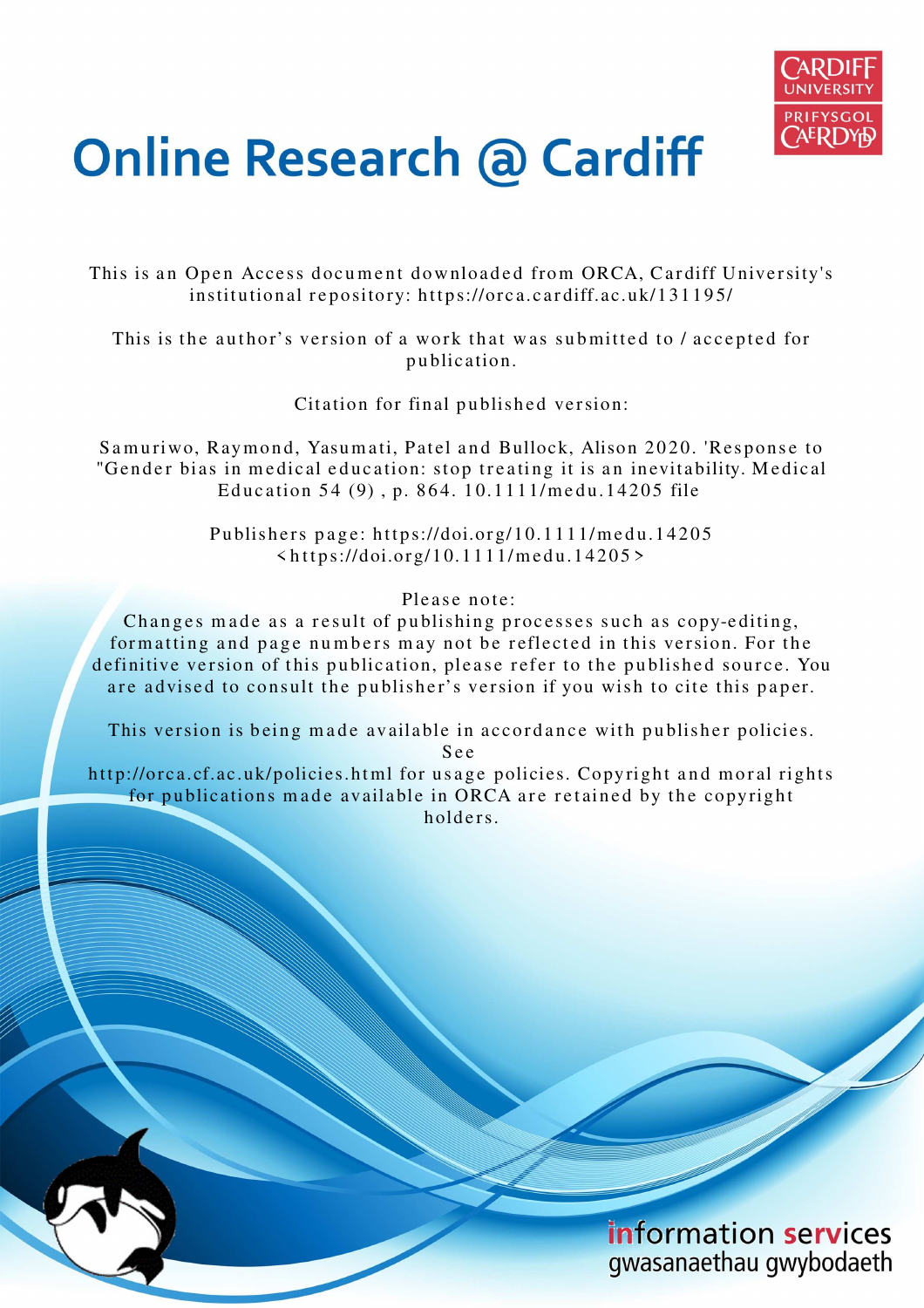## **This is an author accepted manuscript version of 'Response to Gender bias in medical education: stop treating it is an inevitability'**

by Ray SAMURIWO<sup>1,2,\*</sup>, Yasumati PATEL<sup>3</sup>, Alison BULLOCK<sup>4</sup>

Published in the Medical Education Journal

<https://onlinelibrary.wiley.com/doi/abs/10.1111/medu.14205>

#### **Dr Ray Samuriwo 1, 2\* PhD**

<sup>1</sup>School of Healthcare Sciences, Cardiff University, Cardiff; United Kingdom <sup>2</sup>Wales Centre for Evidence Based Care, Cardiff University; Cardiff, United Kingdom

#### **Miss Yasumati Patel<sup>3</sup> BSc**

<sup>3</sup>School of Medicine, Cardiff University; Cardiff, United Kingdom

#### **Professor Alison Bullock<sup>4</sup> PhD**

<sup>4</sup>Cardiff Unit for Research and Evaluation in Medical and Dental Education (CUREMeDE), School of Social Sciences, Cardiff University; Cardiff, United Kingdom

#### **Corresponding Author:**

**\*** Dr Ray Samuriwo, School of Healthcare Sciences, Cardiff University; Cardiff, CF14 4XN United Kingdom Email: [samuriwor@cardiff.ac.uk](about:blank) Telephone: + 00 44(0)290 2068 7749

#### **Competing Interests:** None

**Word count:** 400 words